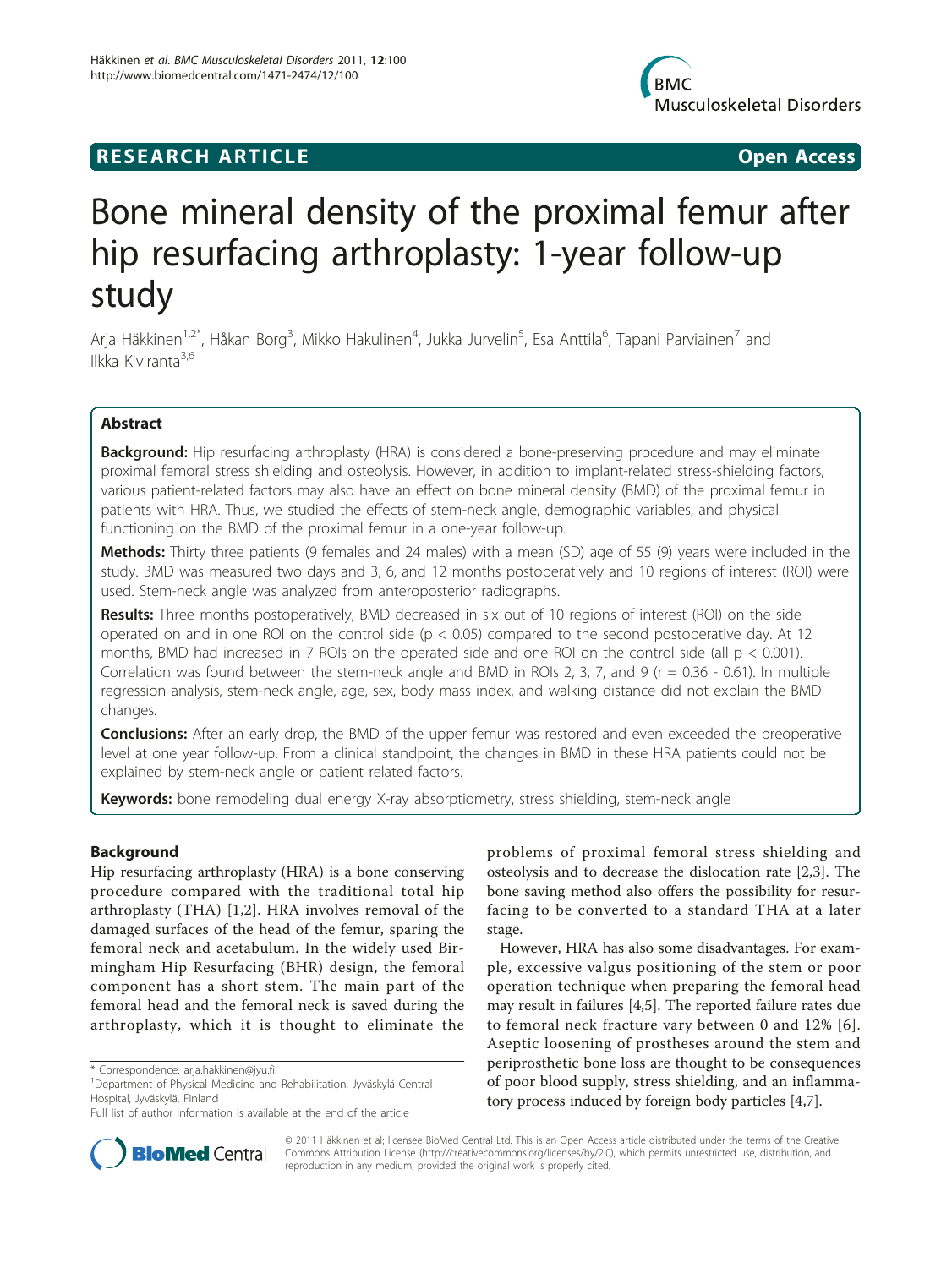Although hip resurfacing methods have been used for decades, there are few longitudinal studies about femoral neck bone remodeling. Two studies have shown that bone stock of the femoral neck is preserved when HRA hips are compared to total hip replacement [[8](#page-4-0)] or to hips not operated on [\[9](#page-4-0)]. In addition, the valgus positioning of the femoral component was reported to increase compressive stress in the proximal femur and, thus, promote bone remodeling [\[10\]](#page-4-0).

The purpose of the present prospective study was to quantify the changes in bone remodeling in the upper part of the femur during the first postoperative year after BHR using dual energy X-ray absorptiometry (DEXA). In addition, we sought to study how bone remodeling was affected by stem-neck angle, as well as some patient related factors such as physical activity.

# Methods

In this study 33 consecutive patients (9 females and 24 males) undergoing hip resurfacing surgery were recruited. The mean (SD) age of the participants was 55 (9) years. The mean (SD) body mass index (BMI) before the operation was 28.4 (4.6), and 45% of the participants were overweight (BMI >27) and 21% were obese (BMI >30). The study protocol was explained to the patients and they gave written consent before entering the study. The local ethics committee approved the study protocol. Ethical review committee statement: K-S shp Dnro 50/2003

# DEXA-analysis

The bone mineral density was measured by dual energy X-ray absorptiometry (DEXA) (Lunar Prodigy, GE Healthcare, Madison WI, USA) 2 days and 3, 6, and 12 months postoperatively. All DEXA procedures followed the manufacturer's instructions. During DEXA scans, the patient was in the supine position and patient's limb was positioned in a standard neutral rotation using a supporting device. System quality assurance protocols were performed daily in accordance with the manufacturer's instructions. Both the operated and unoperated hips were scanned simultaneously using the standard dual femur acquisition mode of the instrument.

In the dual femur BMD analysis ten custom made regions of interest (ROI) were defined: ROIs 1-6 were determined according to Kishida et al [\[8](#page-4-0)]; ROIs 1-3 corresponded to superolateral zones and ROIs 4-6 to inferior-medial zones. In addition, four larger regions were defined based on Gruen et al [\[11](#page-4-0)]: ROI 7 corresponded roughly to Gruen zones 1+7 and ROI 8 to Gruen zones 2+6. ROIs 9 and 10 corresponded to the medial and lateral upper femur including the greater trochanter (Gruen zones 1+2 and 6+7), respectively. Regions of interests were manually adjusted to account for individual anatomy by using a predefined ROI template. DEXA analysis was carried out by an experienced technician (EK) (Figure [1](#page-2-0)). We have shown the reproducibility of the method to be good [\[12](#page-4-0)].

## Radiographs

Preoperative osteoarthritis classification of the hip joints were scored from anterioposterior radiographs (grade 1  $=$  narrowed joint space; grade  $2 =$  narrowed joint space and osteophytes; and grade  $3$  = narrowed joint space, osteophytes, and severe joint deformation) [[13](#page-4-0)]. The angle between the femoral stem of the prosthesis and the femoral neck (stem-neck angle) was analyzed from the anteroposterior radiographs by an experienced orthopedic surgeon (EA).

Subjectively perceived hip pain during loading, in the week prior to surgery, was assessed by the visual analogue scale (0-100 mm). Self-assessment of walking distance was used and included 3 categories: <500 m; 500 - <1500 m; and >1500 m. The time spent doing leisure physical activities was determined by a questionnaire.

#### Operative technique

The patients were operated on by one experienced orthopedic surgeon using a posterior approach with the BHR system [[3](#page-4-0)]. All the patients were allowed to bear full weight on the first post-operative day, although a cane was recommended for 2 weeks after the operation to help with balance.

# Statistical Analysis

The Wilcoxon test for non-parametric comparison of two repeated samples was used for comparing differences between time points (0, 3, 6, and 12 months) and also between the operated and control sides. Correlation coefficients were calculated by the Spearman method. Associations between BMD and the explanatory parameters (stem-neck angle, age, sex, BMI, and walking distance) were analyzed using a logistic regression analysis model.

## Results

The severity of osteoarthritis was grade 2 or 3 in 93% of the patients on the operated side and in 15% on the control side. Hip pain both during loading and at rest decreased significantly on the operated side and was at the same level as the control side at the 12-month follow-up (Table [1\)](#page-2-0). At the same time, the number of participants able to walk 1500 m increased by 72%. The self-reported mean (SD) times spent doing leisure activities preoperatively and at 3 months were 2.3 (2.4) and 2.5 (2.5) hours/week, respectively; but at 12 months, this almost doubled (Table [1](#page-2-0)).

In the early postoperative phase, BMD was statistically significantly higher in three ROIs (ROIs 4, 5, and 6) and lower in four ROIs (ROIs 3, 7, 8, and 10) compared to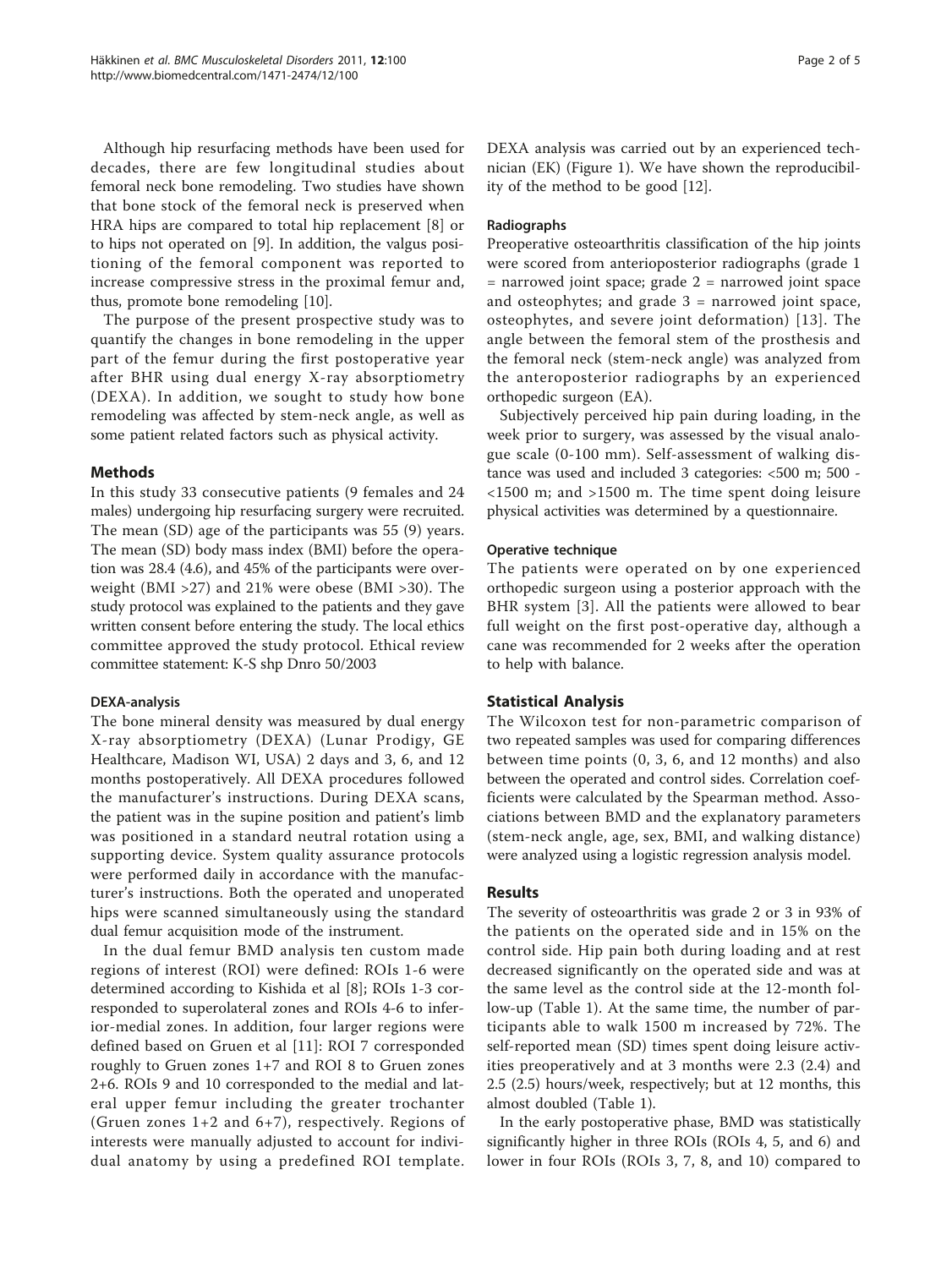<span id="page-2-0"></span>

the control side (Figure 1). At the end of the follow-up, BMD was higher in three ROIs (ROIs 5, 6, and 9) and lower in three ROIs (ROIs 2, 7, and 10).

Three months postoperatively, bone mineral density had decreased in six of ten ROIs on the operated side

Table 1 Changes in hip pain and physical activity during 12-months follow-up.

|                                            | Preoperatively | At 12<br>months | P-<br>value |
|--------------------------------------------|----------------|-----------------|-------------|
| Hip pain (VAS, mm), mean (SD)              |                |                 |             |
| During loading                             |                |                 |             |
| - operated side                            | 65 (24)        | 4 (15)          | < 0.001     |
| - control side                             | 5(15)          | 10(23)          | 0.23        |
| At rest                                    |                |                 |             |
| - operated side                            | 36(27)         | 1(5)            | < 0.001     |
| - control side                             | 7(17)          | 6(17)           | 0.77        |
| Walking distance $\geq$ 1500 m; N<br>(% )  | 8 (24%)        | 29 (88%)        | < 0.001     |
| Leisure time activity h/week,<br>mean (SD) | 2.3(2.4)       | 4.2(2.5)        | < 0.020     |

and in one ROI on the control side  $(p < 0.05)$  compared to the second postoperative day (Figure 1). At the 12 month follow-up, statistically significant increases in BMD had occurred in 7 ROIs on the operated side and in one ROI on the control side.

In 21 participants, the mean (SD) stem-neck angle was 5.4 (3.4) degrees in valgus and in 12 participants, the angle was 3.6 (3.0) degrees in varus. The range of the angles varied from 11 degrees of varus to 9 degrees of valgus. Positive associations were found between the stem-neck angle shifting from varus to valgus and BMD in ROI 2 ( $r = 0.51$ ;  $p = 0.002$ ), ROI 3 ( $r = 0.36$ ;  $p =$ 0.039), ROI 7 (0.61;  $p < 0.001$ ), and ROI 9 (r = 0.36; p = 0.040). Multiple regression analysis revealed that stemneck angle, age, sex, BMI, and walking distance were not related to the changes in BMD within ROIs 1-10.

# **Discussion**

The present study was undertaken to investigate changes in bone remodeling in the upper part of the femur during the first postoperative year after BHR. Our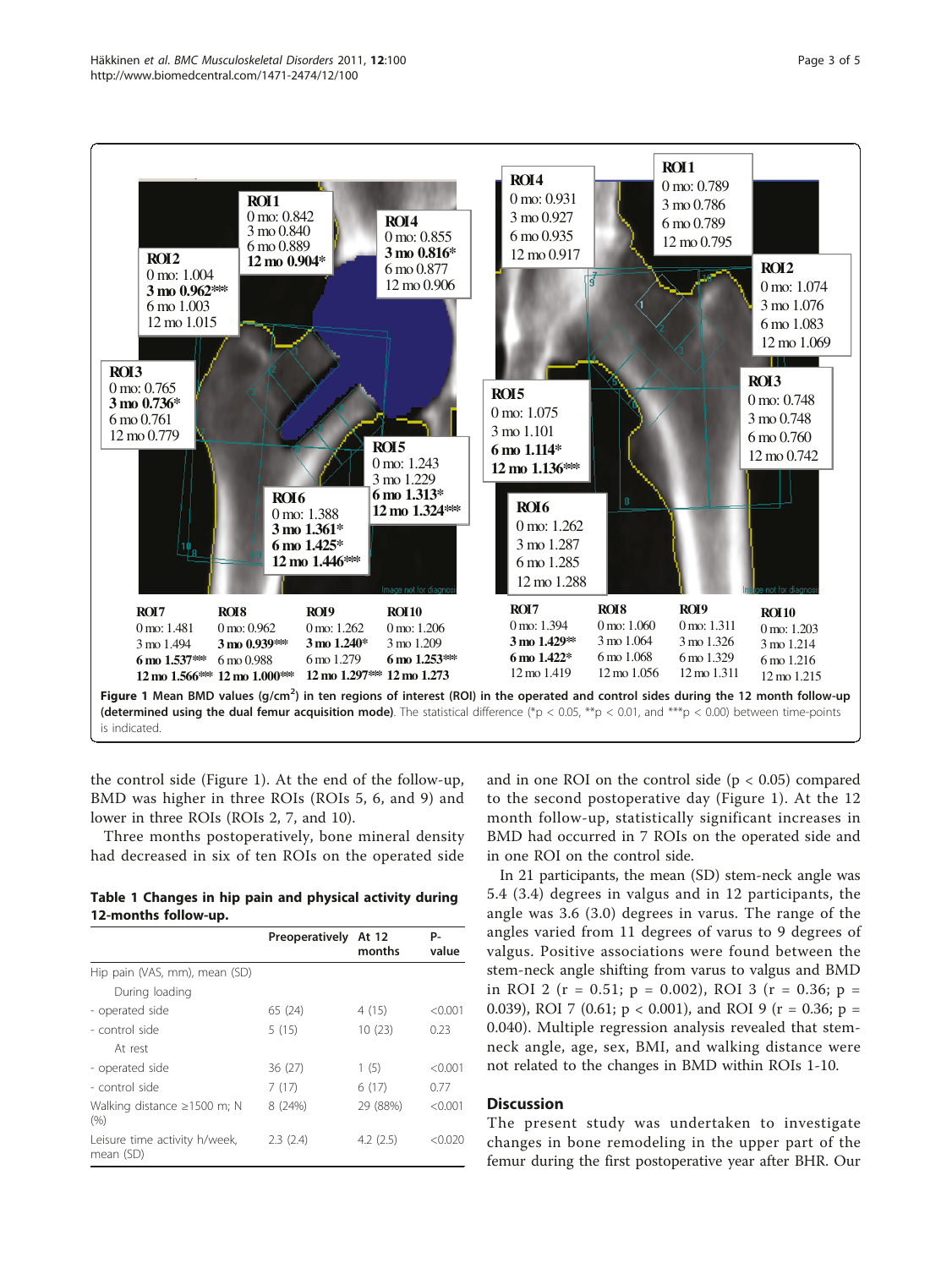results show that, although three months after operation the BMD levels were inferior in six out of ten ROIs on the operated side compared to preoperative level, the BMD recovered and even exceeded the preoperative level in seven ROIs at the one-year follow-up.

It is widely accepted that BMD of the proximal femur generally decreases after total hip replacement [[8](#page-4-0),[10](#page-4-0),[14](#page-4-0),[15\]](#page-4-0). The reason for this resorption is mainly due to stress-related remodeling during the early postoperative period. On the other hand, the use of the bone conserving HRA method is reported to preserve femoral BMD better than THA due to better load transfer to the proximal femur [[16,17\]](#page-4-0). In addition to implant-related factors, the decrease of BMD can partly be explained by patient related factors like decreased mobility. The present patients were allowed to bear full weight immediately after the operation, although a cane was recommended for 2 weeks afterwards to help with balance. In the study by Lian et al. (2008), partial weight bearing was allowed during the first two weeks, progressing then to full weight bearing over the next two months [[10](#page-4-0)]. As a decrease in bone stock of the proximal femur was found in both of these studies 3 months postoperatively, the small difference in postoperative weight-bearing mobility did not influence bone loss. According to self-reported physical activity diaries, the time spent doing physical activity per day was at the preoperative level at the 3-month follow-up in our patients. This activity level was sufficient to maintain the bone stock of the contra-lateral hip showing that the effect of weight-bearing activities on BMD was smaller than the effect of the surgical procedure.

Another explanation for early bone loss might be impaired vascularization due to HRA [\[18](#page-4-0),[6\]](#page-4-0). Steffen et al. (2005) reported a 62% reduction in femoral head oxygenation during the operation; in some patients, the blood supply was completely lost postoperatively [[6\]](#page-4-0). During resurfacing through a posterior approach, the branches of the medial femoral circumflex artery, which pass along the short external rotators, are likely to be destroyed. This deep branch provides the most important blood supply to the femoral head. In these patients, the posterior approach was used and short rotators were cut. However, the femoral neck was left intact preserving the branches of the femoral circumflex arteries. This should ensure blood and nutrition supplies reach the proximal femur and, thus, prevent bone loss due to impaired vascularization [\[19\]](#page-4-0). As the BMD of all ROIs reached at least the preoperative level or even exceeded it, we may assume that blood supply had recovered sufficiently in the present patient sample to support bone remodeling during the one-year follow-up.

In our study, significant new bone stock formation appeared during the one-year follow-up. Thus, hip resurfacing seems to transfer the load to the upper femur, as occurs physiologically. The operation was extremely effective in reducing hip pain during the loading, promoting the patients' walking capacities and physical activity levels. Thus, an increase in weight bearing activities may have, in part, also improved the mechanical loading of the hip. However, the surgical procedure, particularly the division of the external hip rotator muscles, led to specific deficit of external rotation strength and the active range of movements as we have reported earlier [\[20\]](#page-4-0). Another recent study also reported HRA patients have significantly decreased hip extension and flexion angles and asymmetric gaits 18 months after surgery [\[21\]](#page-4-0). These deficits may increase the risk of dislocations, abnormal lumbopelvic posture, and compensatory motion in the lumbar spine and hips during walking and other daily activities long-term.

Bone remodeling occurred in some extent in all ten ROIs. More specifically, statistically significant increases took place in ROI 1, representing the superolateral zone and in ROIs 5 and 6, representing the inferior-medial zone of the femoral neck. Lian et al. (2008) reported that valgus positioning of the neck is recommended to increase the compressive stress in the femoral head and neck [[8](#page-4-0)]. In our study, there was correlation between stem-neck angle and change in BMD in two superolateral (ROIs 2 and 3) and two larger zones (ROIs 7 and 9), which indicate that the change of stem-angle towards valgus may have some effect on loading of the femoral neck and, thus, on bone remodeling. The stem is important for proper alignment of the femoral component during the operation and the initial stability. However, as the short stem in the femoral neck is situated in cancellous bone, its importance on weight bearing and BMD needs to be researched further.

A limitation of the study is a rather short follow-up time. In other studies published the follow-up times have varied between 6-24 months [\[6](#page-4-0)-[8\]](#page-4-0); thus, longer follow-ups with larger patient groups are needed. The strength of the study is that we have repeated the DEXA measurements four times, enabling changes of bone remodeling to be shown within the time frame. We also determined some clinical and functional outcomes of the participants when trying to identify patient-related variables to explain changes in BMD. However, the bone remodeling after HRA may be a result of many simultaneously influencing factors; thus, more research is needed to show these associations.

#### Conclusion

Our one-year follow-up showed that there was a drop in bone remodeling in the early postoperative phase after HRA. However, at one-year follow-up, the bone stock of the upper femur was restored and even exceeded the